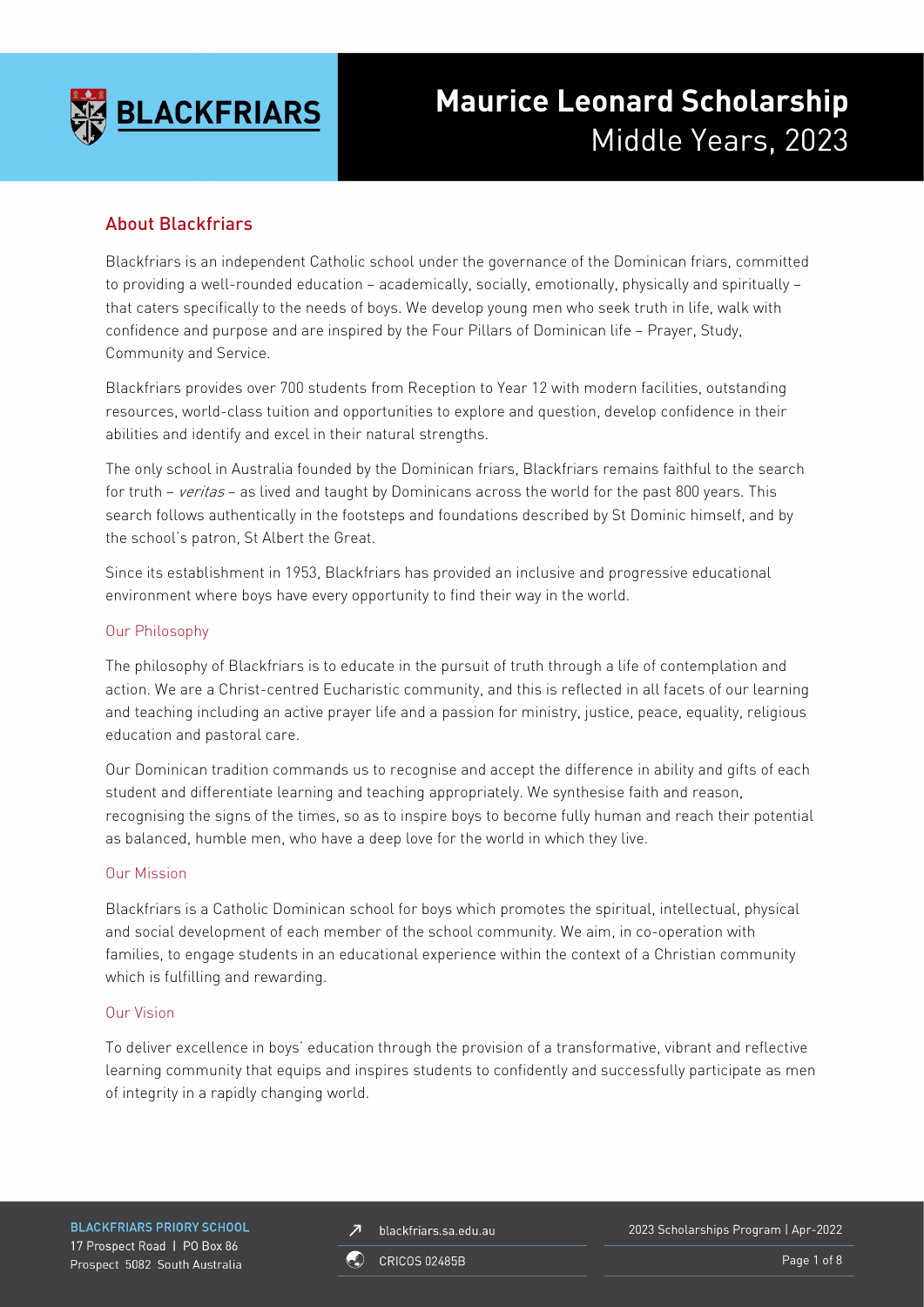

# Maurice Leonard Scholarship

The Maurice Leonard Scholarship is provided to assist with the tuition costs for a Middle Years student attending Blackfriars. One scholarship is awarded annually.

Maurice Leonard was member of the teaching staff at Blackfriars Priory School from 1967 to 1986. 'Maurie', as he was affectionately known, was pivotal in Blackfriars' quest for high academic standards and a well-rounded education for all boys, as well as the establishment of trade pathways programs for the school – a great innovation ahead of its time.

For many years, Maurie held the position of Junior Secondary Coordinator, a precursor to the Head of Middle School role which currently exists in many South Australian schools. Maurie's unwavering dedication to the education of middle years students at Blackfriars was the cornerstone of the development of thousands of young men who benefited from his tutelage.

Recipients of the Maurice Leonard Scholarship receive a bursary covering the full tuition fee for those years in which they are undertaking education in the Middle Years at Blackfriars (i.e. Year 7, 8, 9).

### **Eligibility**

To be eligible for the Maurice Leonard Scholarship in 2023, the applicant must be a domestic student, already enrolled, enrolled to commence, or seeking enrolment at Blackfriars in Year 7, 8 or 9 2023.

A student may hold only one scholarship at any one time at Blackfriars. Should a student holding a scholarship be awarded or offered another, his parents/guardians must select one between the two.

### Selection criteria

Awarding of the Maurice Leonard Scholarship is based on an applicant's:

- 1. characteristics and qualities that reflect the spirit of Blackfriars, expressed through the Four Pillars of Dominican Life; and
- 2. financial need and/or that of his parents/guardians.
- Note: The responses given to selection criteria 1 in this application are to be completed by the student/applicant only - not the parents/guardians.

**BLACKFRIARS PRIORY SCHOOL** 

blackfriars.sa.edu.au  $\overline{\mathbf{z}}$ 

2023 Scholarships Program | Apr-2022

Maurice Leonard Scholarship New York 1988, CRICOS 02485B New York 1999, Page 2 of 8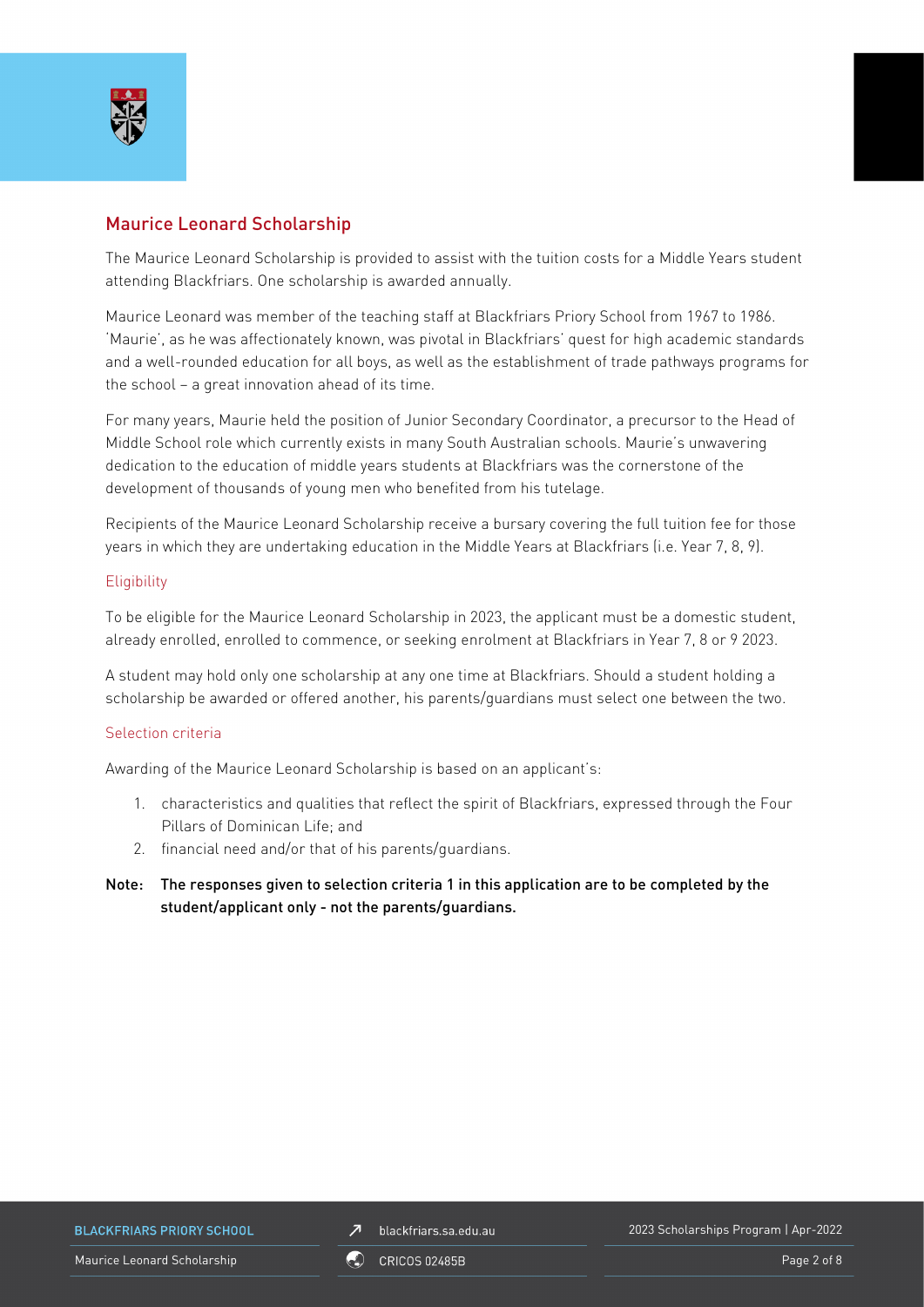

### Closing date and submission details

Applications for the 2023 Maurice Leonard Scholarship must be received by 4pm, Tuesday 14 June 2022.

Applications can be submitted via post, emailed to [registrar@bps.sa.edu.au](mailto:registrar@bps.sa.edu.au) or delivered in person to the Blackfriars Administration, marked for the attention of:

The Scholarship Committee Blackfriars Priory School PO Box 86 PROSPECT SA 5082

All application details will remain confidential to members of the Scholarship Committee.

### Results

All applicants will be advised of the outcome of their scholarship application in due course.

#### Expectations of the scholarship recipient

Students receiving a Blackfriars scholarship will, along with their families, show a commitment towards making a positive contribution to the life of the school.

The Principal reserves the right to revoke a scholarship for appropriate reasons.

### Further information

For further information, please contact Blackfriars Registrar, Linda Gavranic, at [registrar@bps.sa.edu.au](mailto:registrar@bps.sa.edu.au) or during office hours on 08 8169 3954.

**BLACKFRIARS PRIORY SCHOOL** 

 $\n *J*\n blackfriars.sa.edu.au\n$ 

2023 Scholarships Program | Apr-2022

Maurice Leonard Scholarship **Page 3 of 8** ORICOS 02485B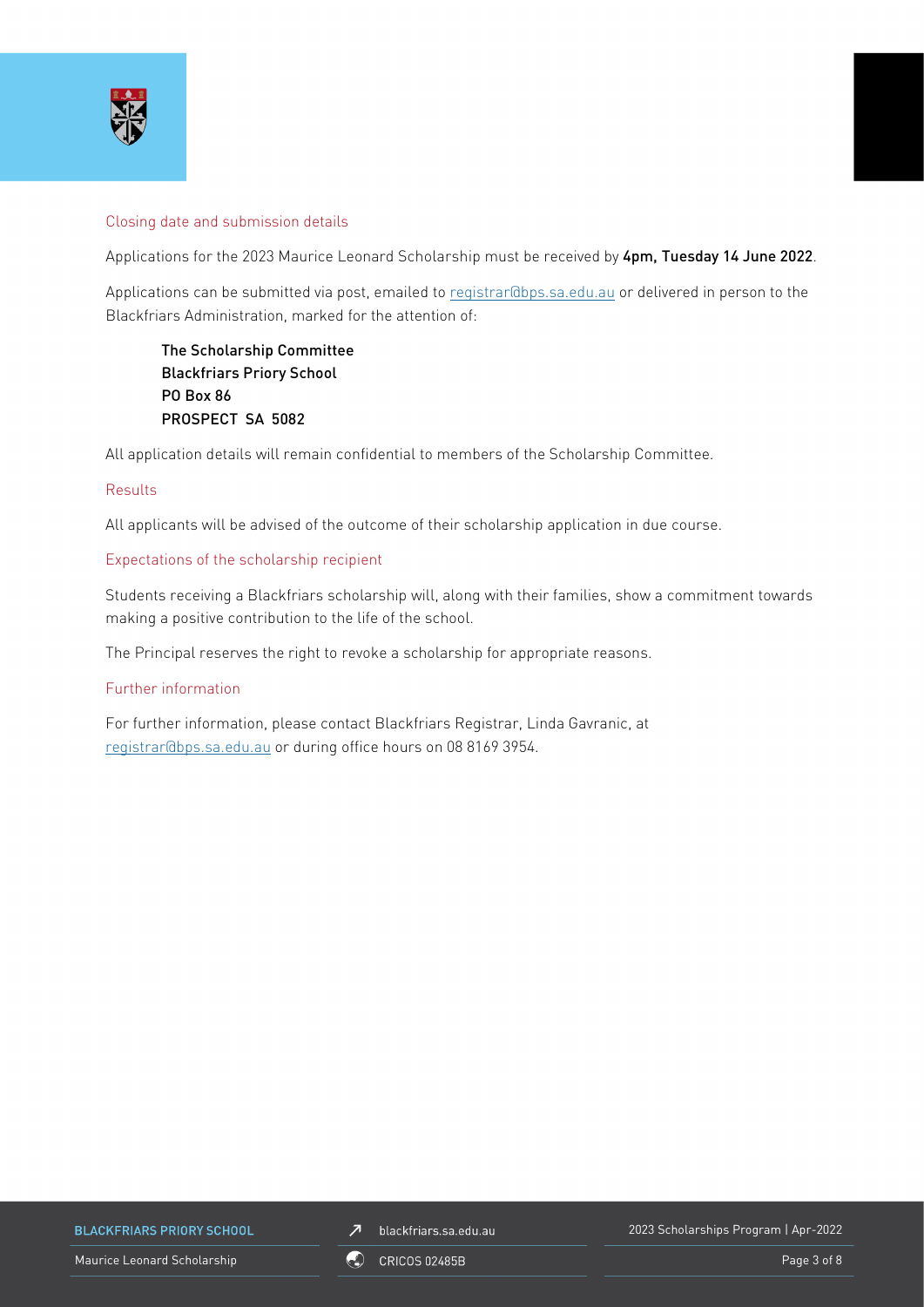

# Student/Applicant details

| Surname:                                                                                                                     |  |                       |           |  |        |
|------------------------------------------------------------------------------------------------------------------------------|--|-----------------------|-----------|--|--------|
| Given name(s):                                                                                                               |  |                       |           |  |        |
| Date of birth:                                                                                                               |  |                       |           |  |        |
| Street address:                                                                                                              |  |                       |           |  |        |
| Suburb:                                                                                                                      |  |                       | Postcode: |  |        |
| Year started at Blackfriars:                                                                                                 |  |                       |           |  |        |
| Current year level:                                                                                                          |  | Teacher / Home Group: |           |  |        |
| Parish:                                                                                                                      |  |                       |           |  |        |
| Parish priest:                                                                                                               |  |                       |           |  |        |
| Is the student currently receiving a scholarship or other financial assistance<br>(e.g. School Card, Youth Allowance, etc.)? |  |                       |           |  | $O$ No |
| If Yes, please specify:                                                                                                      |  |                       |           |  |        |

# Parent/Guardian 1

| Title:                   |  | OMr OMrs OMs OMiss ODr |  |
|--------------------------|--|------------------------|--|
| Surname:                 |  |                        |  |
| Given name:              |  |                        |  |
| Relationship to student: |  |                        |  |
| Occupation:              |  |                        |  |
| Mobile phone:            |  |                        |  |
| Email:                   |  |                        |  |

# Parent/Guardian 2

| Title:                   |  | OMr OMrs OMs OMiss ODr |  |
|--------------------------|--|------------------------|--|
| Surname:                 |  |                        |  |
| Given name:              |  |                        |  |
| Relationship to student: |  |                        |  |
| Occupation:              |  |                        |  |
| Mobile phone:            |  |                        |  |
| Email:                   |  |                        |  |

**BLACKFRIARS PRIORY SCHOOL** 

 $\n *J*\n blackfriars.sa.edu.au\n$ 

2023 Scholarships Program | Apr-2022

Maurice Leonard Scholarship **Contract Contract Contract Contract Contract Contract Contract Contract Contract Contract Contract Contract Page 4 of 8 and 2014 10 million Page 4 of 8**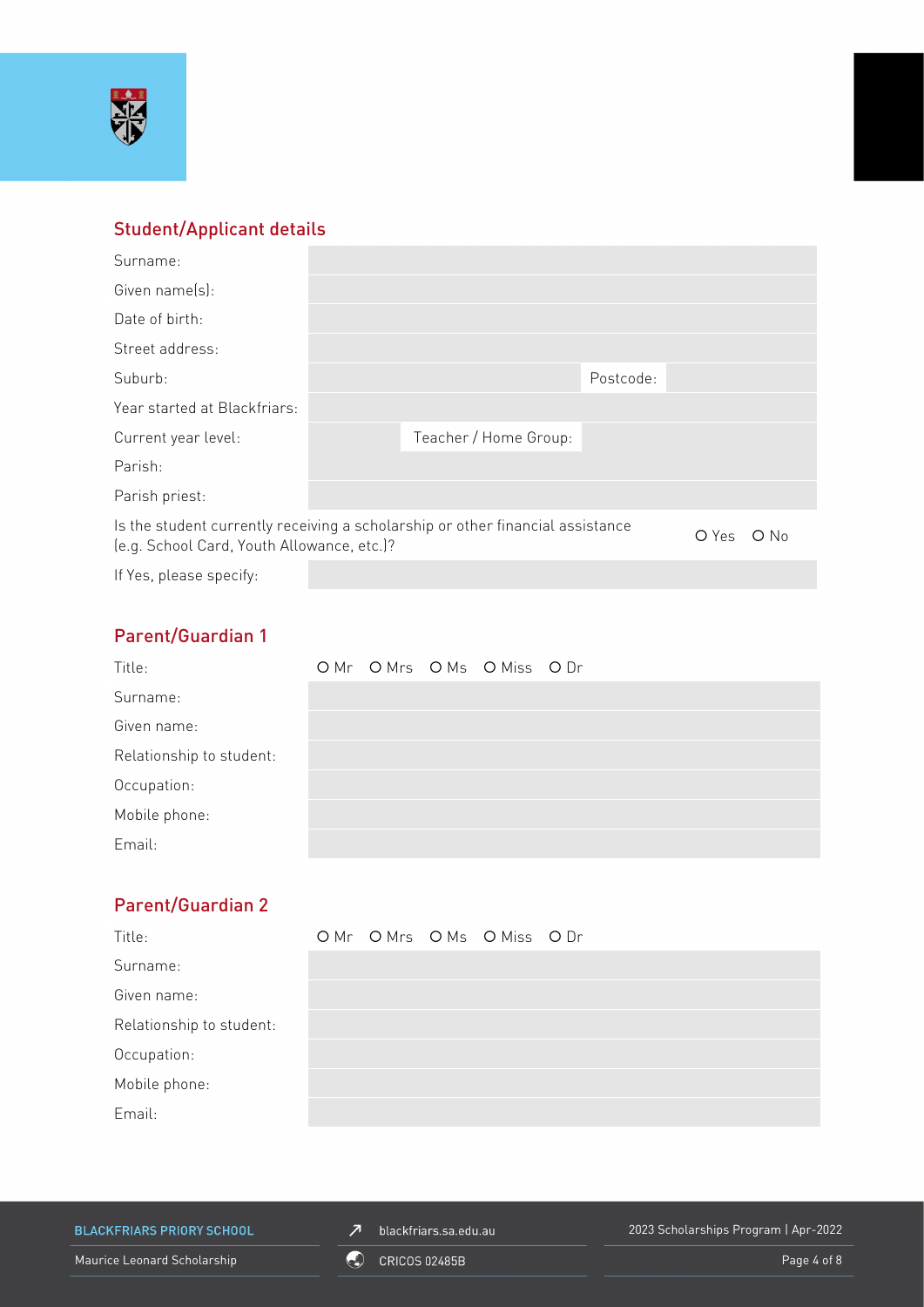

# Family information

Names and ages of applicant's siblings (if applicable):

## Acceptance of scholarship conditions

- $\Box$  I/We accept that the recipient of the scholarship will, along with their family, show a commitment towards making a positive contribution to the life of Blackfriars.
- $\Box$  I/We understand that the Principal reserves the right to revoke a scholarship for appropriate reasons.
- $\Box$  I/We understand that a student may hold only one scholarship at any one time at Blackfriars.
- $\Box$  I/We understand that if the recipient of the scholarship were to subsequently transfer to another school prior to graduation, the family is liable to repay the full value of the scholarship to Blackfriars.
- $\square$  The responses provided to selection criteria 1 and 2 are the work of the student/applicant.

### **Signatures**

| Student/Applicant: | Date: |  |
|--------------------|-------|--|
| Parent/Guardian 1: | Date: |  |
| Parent/Guardian 2: | Date: |  |

**BLACKFRIARS PRIORY SCHOOL** 

 $\n *J*\n blackfriars.sa.edu.au\n$ 

2023 Scholarships Program | Apr-2022

Maurice Leonard Scholarship **Page 5 of 8** CRICOS 02485B **Page 5 of 8** Page 5 of 8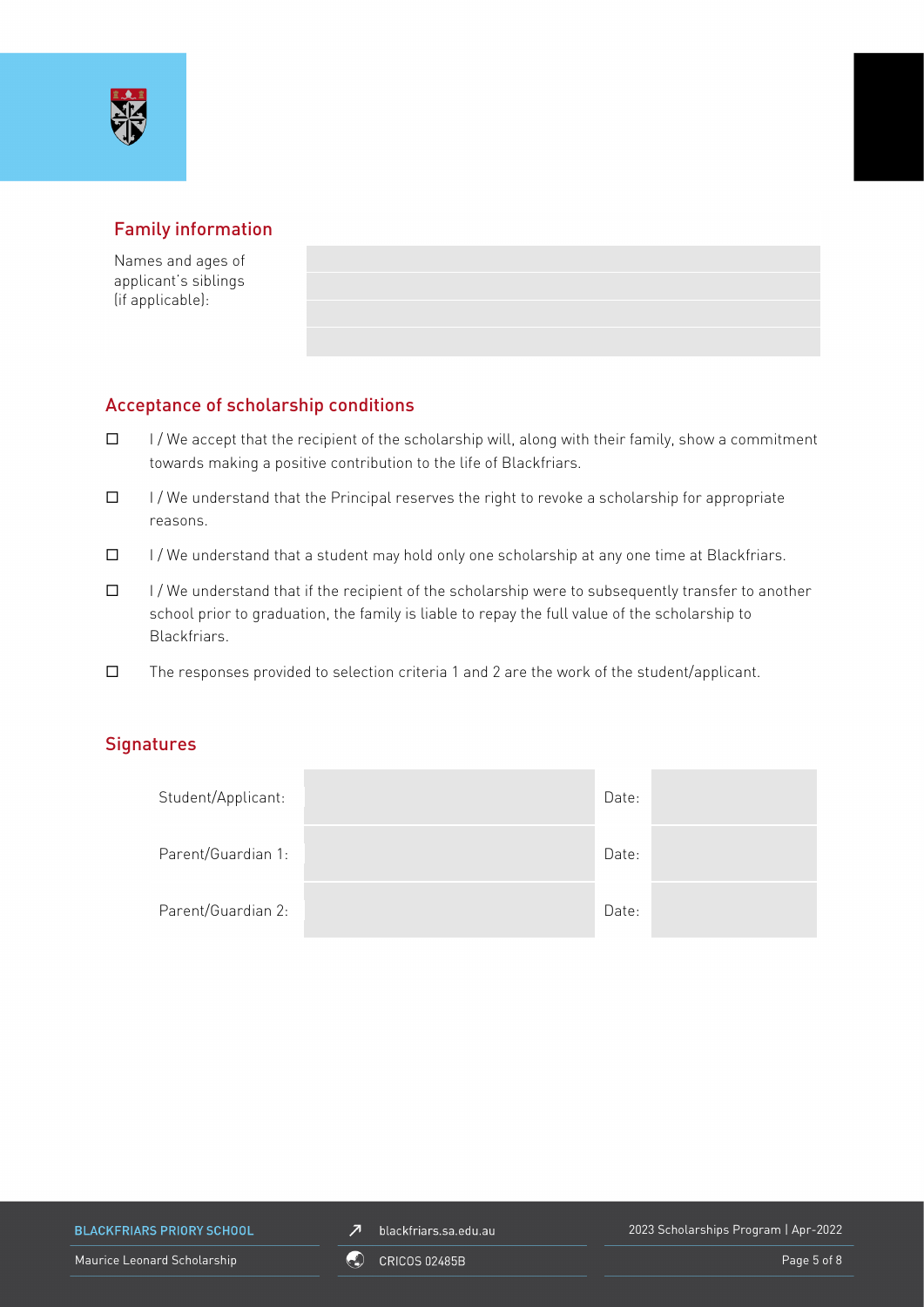

### Responses to selection criteria

### 1. Four Pillars of Dominican Life

Blackfriars is built upon the Four Pillars of Dominican Life - Prayer, Study, Community and Service. Please provide an explanation of how you embody the values of the Four Pillars in your life either at school, home or in the wider community.

Prayer

#### **Study**



**BLACKFRIARS PRIORY SCHOOL** 

 $\n *J*\n blackfriars.sa.edu.au\n$ 

2023 Scholarships Program | Apr-2022

Maurice Leonard Scholarship **COU** CRICOS 02485B **Page 6 of 8** Page 6 of 8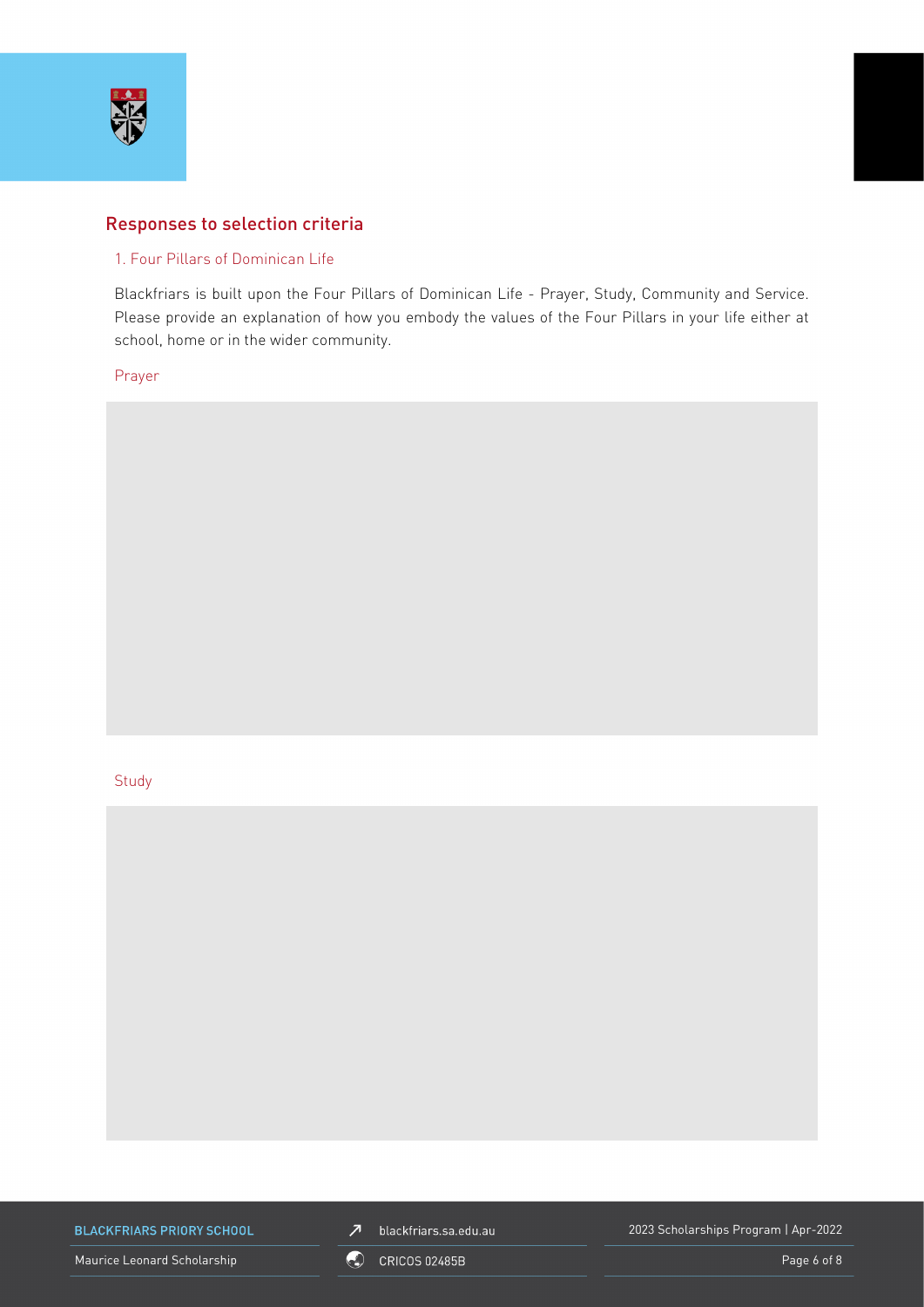

### Community

### Service

**BLACKFRIARS PRIORY SCHOOL** 

Maurice Leonard Scholarship **Contract Contract Contract Contract Contract Contract Contract Contract Contract Contract Contract Contract Page 7 of 8 and 2014 10 million Page 7 of 8** 



2023 Scholarships Program | Apr-2022